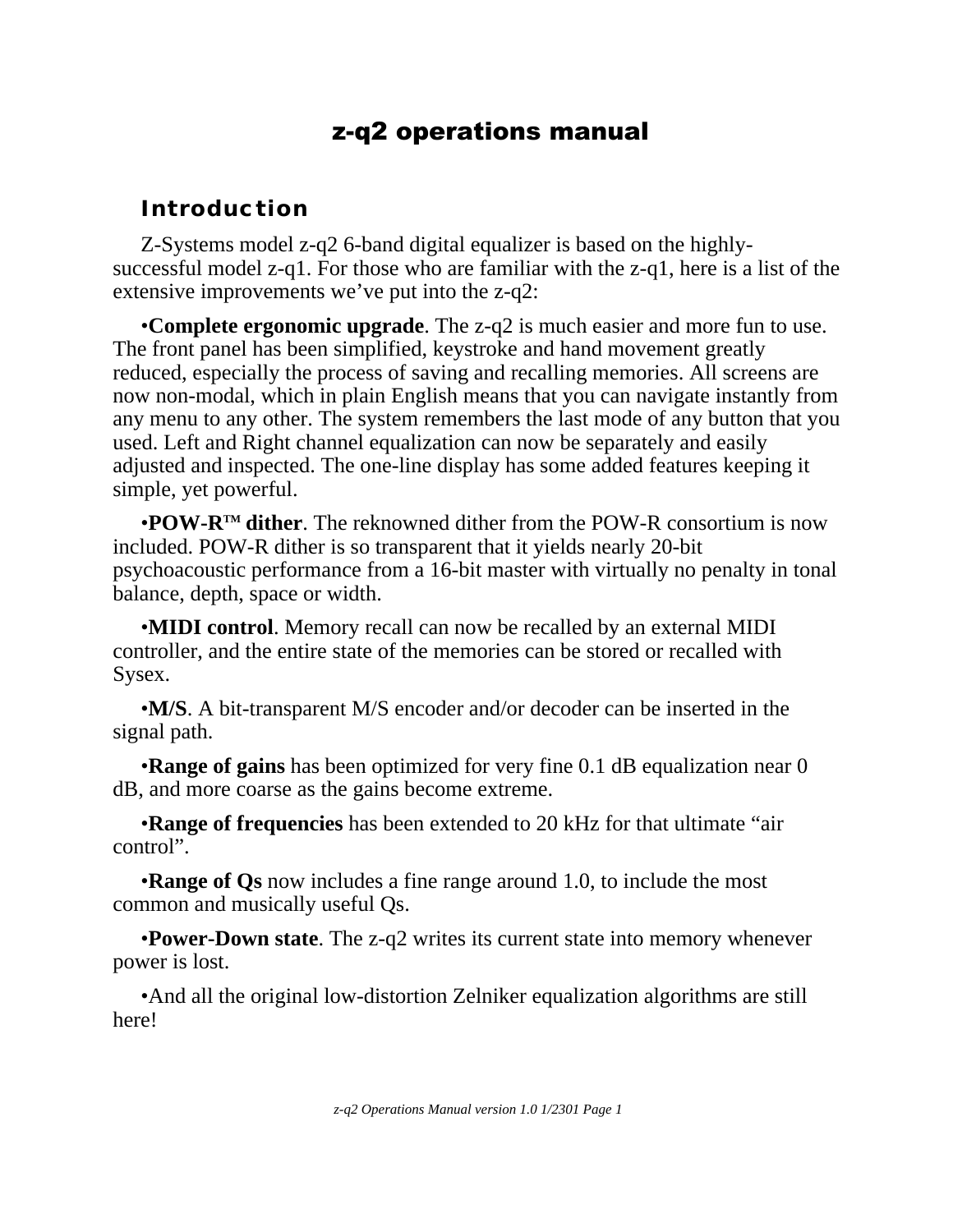# **z-q2 Operation**

Connect AC power of the proper voltage range with an IEC power cord to the back of the z-q2. If in doubt, verify the internal power selector switch has been set to the proper voltage for your country **before plugging in power!**

# **System Menu**

# **Dither, Wordlength and Sample Rate Display**

Connect the z-q2 to an AES/EBU standard digital audio source whose sample rate is 32 kHz, 44.1 kHz, 48, 88.2, or 96 Khz. The **AES LOCK** LED will light to indicate it's locked to the incoming signal. Now, press the **SYSTEM** button once. You should see this display:

#### **in:1 44k 24 dith**

If the system is locked, the sample rate appears in the left side, and the wordlength and dither mode appears in the middle. As in all z-q2 menus, the labels appear above the knob which affects the parameter. For example, in this menu, you can change the wordlength and dither by rotating the middle knob to any of the following:

### **24 dith 24 bits 20 dith 20 bits 16 dith 16 bits 16 pwr2 16 pwr3**

The last two **POW-R dither** options are only available at 44.1 or 48 kHz. The sample rate cannot be altered as the system is always slaved to the incoming rate.

# **Using the dither and wordlength settings**

When the z-q2 equalizer is feeding additional digital processors, **nearly always set the output wordlength to 24 dith.** This is the maximum wordlength available in AES/EBU and will send the highest resolution signal to the following device. The Dither in the z-q2 is a carefully-randomized floating point dither which removes quantization distortion. The dither noise level at the 24 dith setting is at approximately -141 dB below full scale, so we doubt you will consider this to be an audible problem! (To put this in perspective, most people consider analog tape hiss below about -80 dB to be inaudible, and the noise floor of the best analog audio console in the world is around -90 to -100 dB below full scale. Microphone preamplifiers can do a bit better, but in the real world, noises add, and the practical full band noise of the quietest typical musical recording is rarely better than about -70 dBFS, excluding fadeouts).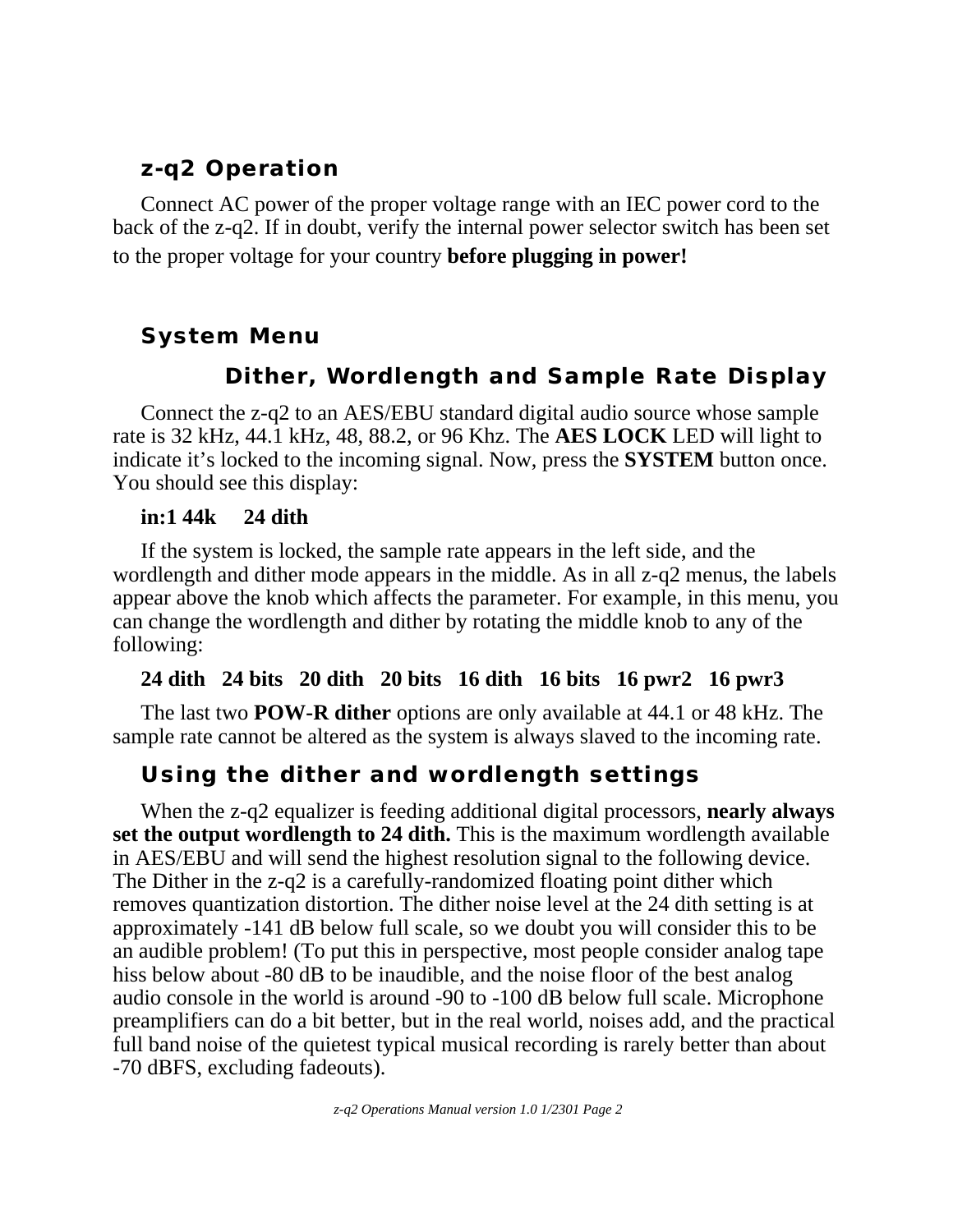However, the ear can easily hear signal as much as 20 dB or better below the wideband noise level, depending on the frequency and masking. That's why we have to use dither noise, to eliminate low level distortion caused by DSP processing. Without dither noise, the sound of quantization distortion can reduce stereo imaging, and make the sound cold and harsh, something to be avoided in most cases. The **bits** menu choices actually truncate the output of the z-q2 without concern for quantization distortion.

The other dithered wordlength settings are only to be used if the z-q2 is connected **directly** to a following device which truncates the wordlength. For example, use **20 dith** if the z-q2 is **directly connected** to a 20 bit ADAT. Use **16 dith or 16 pwr** if the z-q2 is connected directly to a 16-bit storage medium such as DAT or CDR. A router may be used, but no additional DSP processor should be between the Z Sys and the 16 or 20 bit device.

**The only exception to the dither rule:** you might choose to select the **24 bits** option if you wish to bypass the z-q2 without pressing the BYPASS button (in an automated session, for example, where one tune passes through flat without any alteration). In this case, select **24 bits** and make sure that all the gains and equalizer levels are set to 0 dB. In the **24 bits** setting, with everything neutralized, the z-q2 is bit-transparent, will pass all incoming AES/EBU signals without data alteration. In the **20 bits** (**16 bits**) setting, the z-q2 truncates its output to 20 bits (16 bits). These last two settings will rarely be used. Perhaps you wish to cause some serious digital grittiness (assuming you are fond of the authentic sound of early digital audio), or you need to truncate the signal because a preceding device has not done so. Proceed with care when choosing any of the truncation settings; their use is extremely rare.

#### **How to use the POW-R Dither**

POW-R dither is a psychoacoustically-optimized dither. The two choices in the z-q2 are **POW-R 2** and **POW-R 3**, at 16 bits only, idealized for CD and DAT recording. **POW-R 3** has the strongest noise-shaping, and yields the highest resolution. We can't hear the effect of this shaping, but if you feel the shaping of **POW-R 3** is too strong for you, then by all means choose **POW-R 2**. **POW-R 2** may yield slightly less depth, space and resolution, but the loss is barely perceptible, probably inaudible, much less loss than with competing noise-shaping processes.

### MIDI

Connect the MIDI output to the input of a MIDI sequencer, and the MIDI input to the output of the sequencer. Press the **SYSTEM** button again to arrive at the MIDI screen, which should look like this: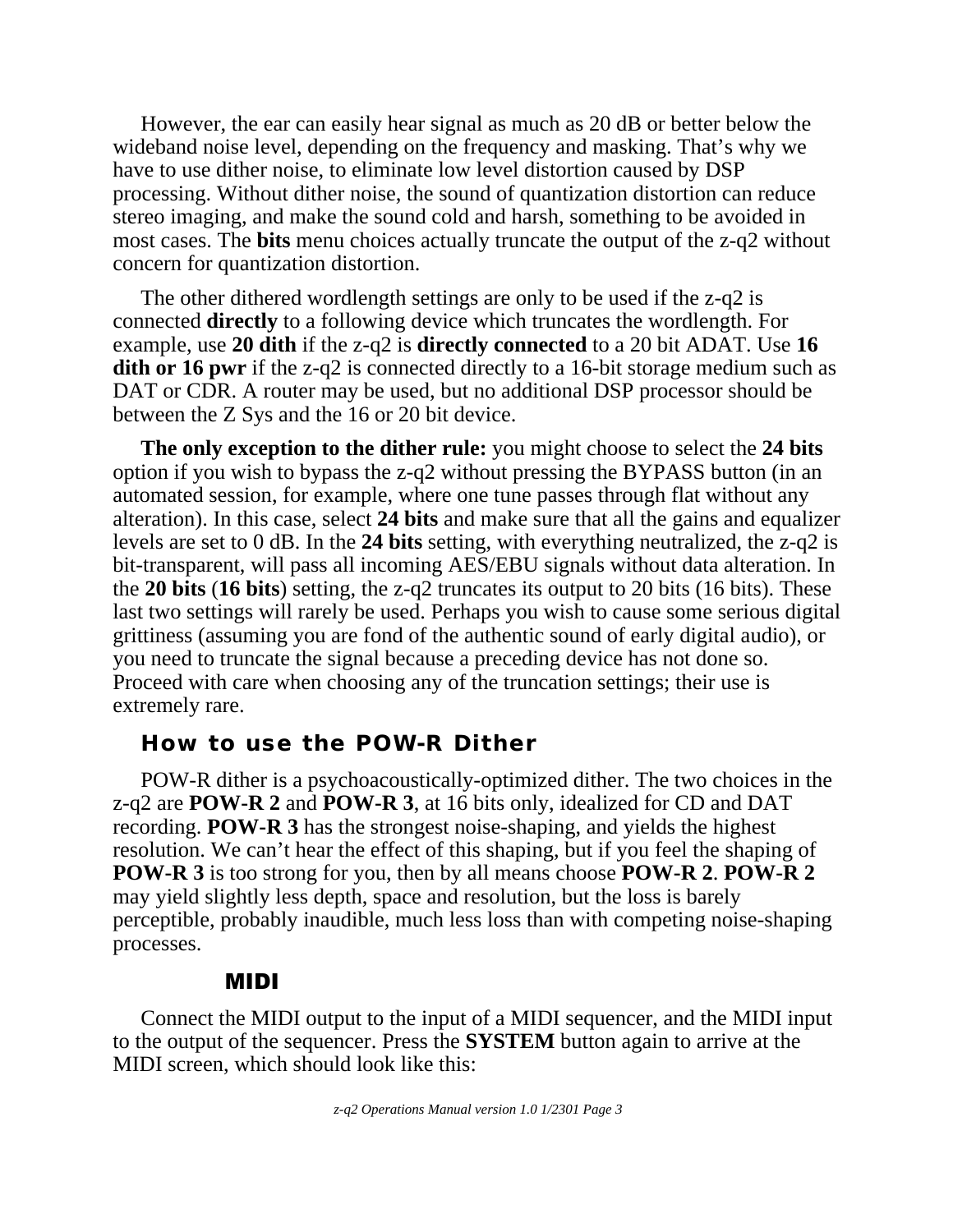#### **midi #06 read no**

To change the midi channel, rotate the first knob. The channel is preserved in non-volatile memory at power down.

**SYSEX read and dump.** The second and third menu items are used for sysex dumps and reads.

**For a sysex restore** of all 99 presets from a MIDI sequencer. When the second menu says **read**, then you may rotate the third knob until the display says **yes**, preparing the z-q2 to receive a previously stored sysex from a computer sequencer. After setting the screen to display

#### **read yes**

start your sequencer playing the sysex dump. When the dump is proceeding, the left-hand portion of the display counts down from 99 to 1 to indicate the memories which are being restored. This takes only a few seconds.

**For a sysex dump** of all 99 presets to a MIDI sequencer, rotate the middle knob (clockwise or counterclockwise, depending on where it was last set) until the menu says **dump**. Then start the sequencer recording, and rotate the right-hand knob until the menu shows a blinking **yes** indicator. During the dump, the sequencer should indicate that it is receiving midi data. After all 99 memories have been sent to the sequencer, the display returns to **no**.

**Midi Program Change.** Connect the output of a MIDI sequencer to the MIDI in jack. Any time the Z-Sys sees a program change whose value is from 00 through 99, it will load the corresponding memory. In the **preset load** screen both a and b memories change to the same when the program change command is received. Any other screen will display the results of the program change. For obvious reasons, response to program change is disabled in either the SAVE or LOAD screens.

### MS Encode and Decode

This versatile feature can be used in several ways. Press the **SYSTEM** button again to arrive at this screen:

#### **MS ENC:N MS DEC:N**

The middle knob changes encode from **no** to **yes**, the right hand knob changes MS decode from **no** to **yes**. The optional MS encoder in the z-q2 is located in front of the gain, left and right channel adjustments and in front of the stereo equalizers. The optional MS decoder is located after all processing and before the dither. In the z-q2, the MS encoder is at unity gain, and the decoder drops the gain by exactly 6 dB, which turns out to be perfectly symmetrical---but you don't need to know how the math works to take advantage of **MS** mode. If the mode is set to **MS Y, Y,**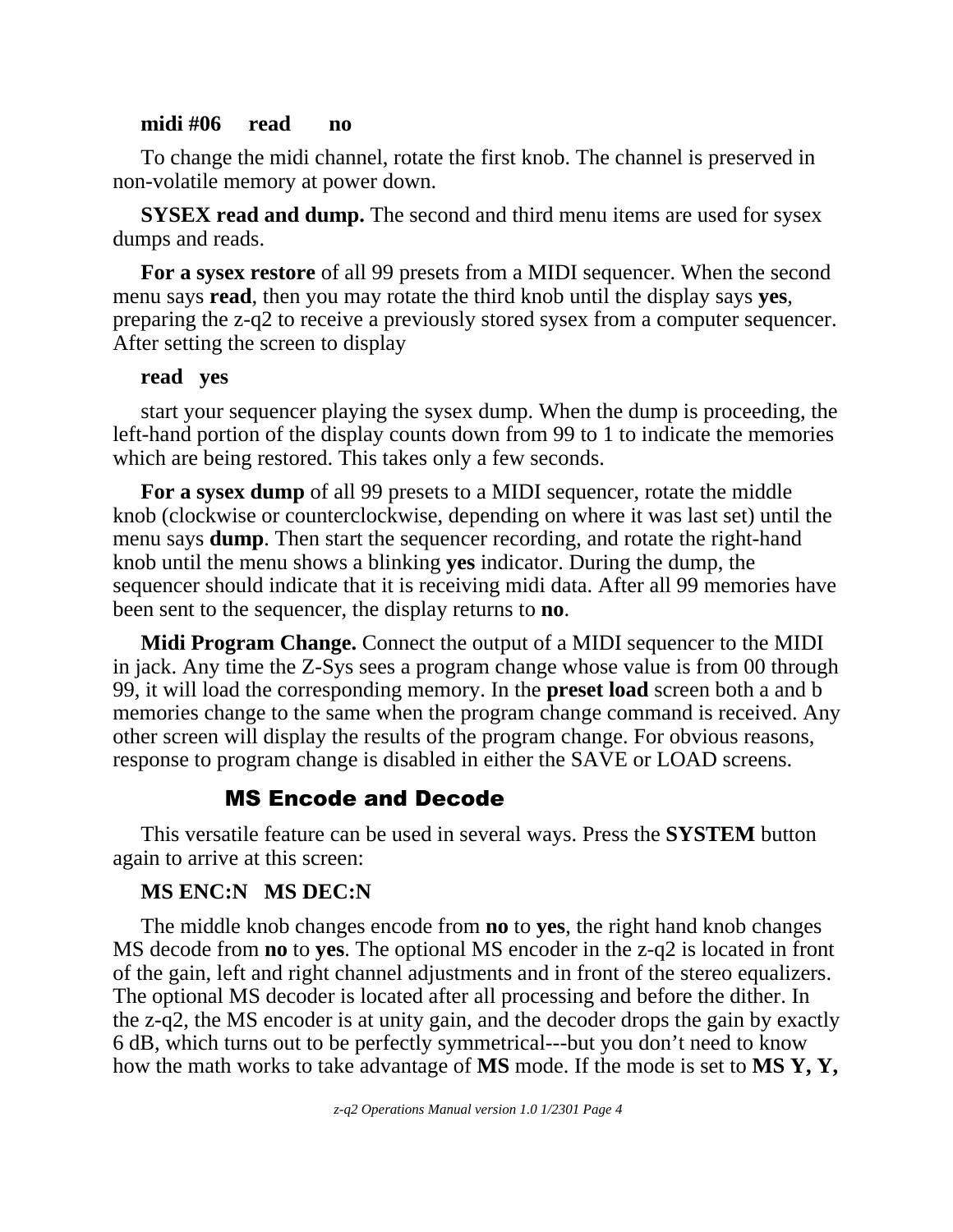and all equalization and gains are set to 0 dB, the system remains perfectly bit transparent, since its MS encoder and decoder are exactly symmetrical, down to the last mathematical bit. You can leave the system in MS Y, Y mode if you wish and operate it as a stereo equalizer without any concern for losses.

**MS** stands for **Mid-Side**, or **Mono-Stereo**. When in **MS Y, Y** mode, internally the z-q2 becomes an MS-style equalizer instead of a stereo equalizer. However, the input remains stereo and the output remains stereo. It is useful to know that an MS encoder contains the same circuit as a decoder. This means that you can use the encoder to decode and the decoder to encode if you wish. For example, you could feed an MS signal into the z-q2, decode it to stereo, manipulate the left and right balance and eq, and then reencode it to MS for further processing in MS mode. There are about 16 permutations you could think of, so the limit of flexibility is completely up to your imagination!

**Taking advantage of M/S.** The most common use of MS equalization is to deal with center channel information which needs separate EQ than the sides. If you feed a stereo recording into the z-q2 and set the mode to **MS Y, Y**, the **left channel gain** control becomes the **M gain** (or center gain), and the **right channel gain** control becomes the **S gain** (or side gain). These controls can manipulate the width of the stereo image, while also reducing the ratio of the mix of center-located instruments to side-located instruments. Try it. Feed in a good stereo recording with a center-located vocalist. Press the **GAIN** button and turn the middle knob counterclockwise until the L gain is at -95 dB. The vocalist (and all center instruments) should virtually disappear, and you will be left with a widelyseparated, out of phase mono representation of the instruments and stereo vocal reverb. See what happens if you turn down the R gain instead. For equalization, you can cheat the frequencies for the M channel up or down separately from the S channel to manipulate the recording in creative ways. All the L labels are interpreted as M, R labels as S. In **MS Y, Y** mode there is no way to adjust full channel balance because the L and R gain controls have become M and S controls, respectively.

The **presets** (see below) remember the M/S state, so, for example, you can work on one tune in MS mode and another in stereo mode.

#### **This completes the SYSTEM Menu.**

#### presets

**Loading Presets.** Press the **presets** button once to arrive at the **load** screen,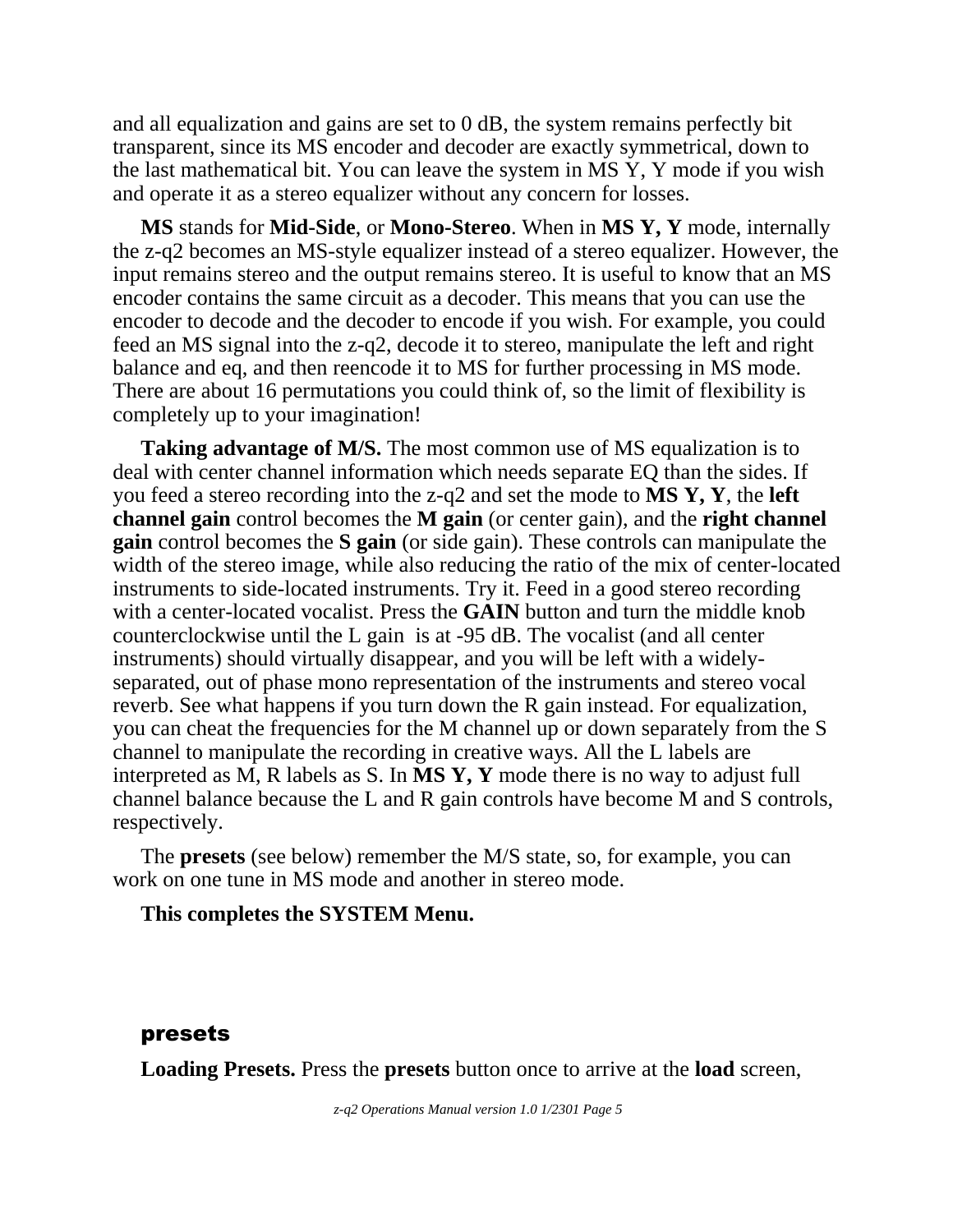which should look like this:

# **a=35 b=49 load**

There are two nonvolatile memory "spaces", labelled **a** and **b,** which can be compared. Rotate the left knob to choose the memory number from 00 to 99 for the **a** space, or the middle knob for the **b** space. Memory 00 is a factory default, which is set to: **MS N, N; 24 bits; all gains and eqs at 0 dB.** Memories 1 through 99 are user-adjustable.

Let's assume we want to compare memory #34 against memory #23. To recall (load) memory a into the equalizer, rotate the right knob until the display looks like:

# **a=34< b=23 load A**

This loads memory A, which in this example is preset #34. Rotate the right knob again (in either direction) to yield:

## **a=34 b=23< load B**

This loads memory B, which in this example is preset #23. It's that simple.

If you change a knob corresponding to a memory which is currently loaded, the caret and the letter after **load** disappear, indicating that you have to **load** again if you want this new memory. Of course, the previously loaded memory is still in the equalizer until the next **load**. Try it. It's easy and intuitive.

The **preset load** function remembers the last memory you were working on, and it will come back to that mode when you return to this screen.

**Saving Presets.** Press the **presets** button again to arrive at the **save** screen, which looks like this:

### **a=01 save**

You cannot save anything into **preset 00.** To save the current equalizer state into any memory, rotate the left knob to choose the memory, then rotate the right knob (in either direction), and the display now looks like:

## **a=01 saved**

To save the current state of the equalizer into a series of memories, just increment the memories with the left knob, rotate the right knob, and repeat. This is very useful when you have been doing a job and want to neutralize a bunch of memories.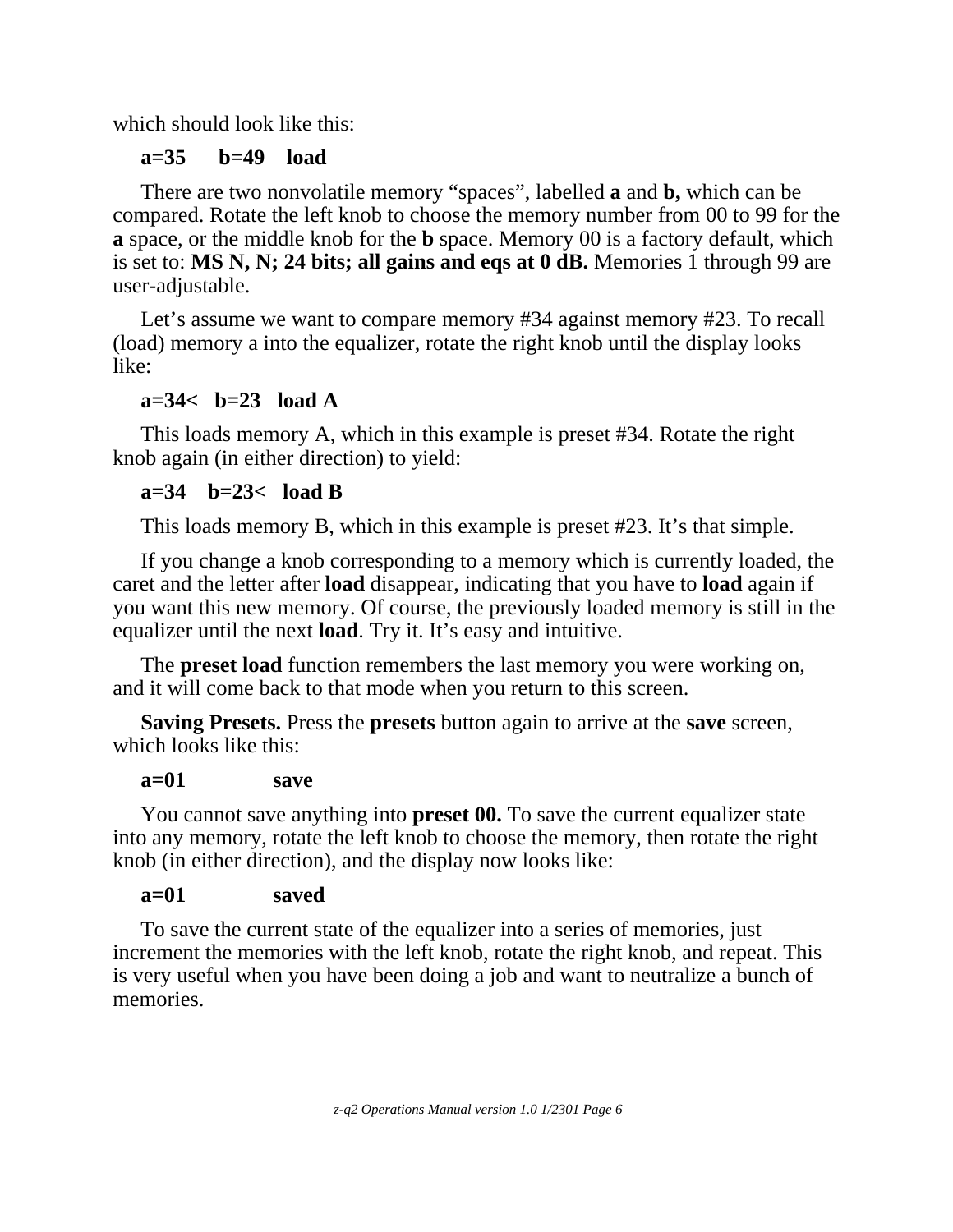## gain

Press the **gain** button (the LED next to the **gain** button illuminates) and see this screen:

### **G +00.0 L +00.0 R +00.0**

Adjust the overall gain to avoid output clipping. Adjust left and right gains to taste. As mentioned previously, if a stereo signal enters the equalizer, and the MS encoder is on, the **L gain** controls the M level, and the **R gain** controls the S level.

# Equalization

The equalization in the z-q2 is performed with floating point arithmetic and uses proprietary low-distortion algorithms developed by Dr. Glenn Zelniker. There are six bands, including two first order (6 dB per octave) shelves and four parametrics (bell curves).

# Stereo (ganged EQ channels):

Press the **lo shelf** button (on the top left). The display should look like:

## **S +00.0 56 Hz**

Rotate the left knob to change the gain of the low frequency shelving equalizer. Rotate the middle knob to change the frequency **below which** the shelving action takes place. This frequency is at the nominal 3 dB point of the curve. The firstorder equalizer is extremely gentle and quite natural-sounding. The **S** stands for stereo, and when the screen has an **S** in it, frequency and level control for both stereo channels are ganged together.

# Separate Left and Right Channel EQs:

**Press the lo shelf button again.** The display now reads:

**L +00.0 56 Hz**. Here you can display and adjust the left channel shelf independently.

Similarly, press the **lo shelf** button again to display and adjust the right channel.

Now, press **lo shelf** again to return to the **S display.** If you altered either the frequency or the level of one channel, you will see one or two corresponding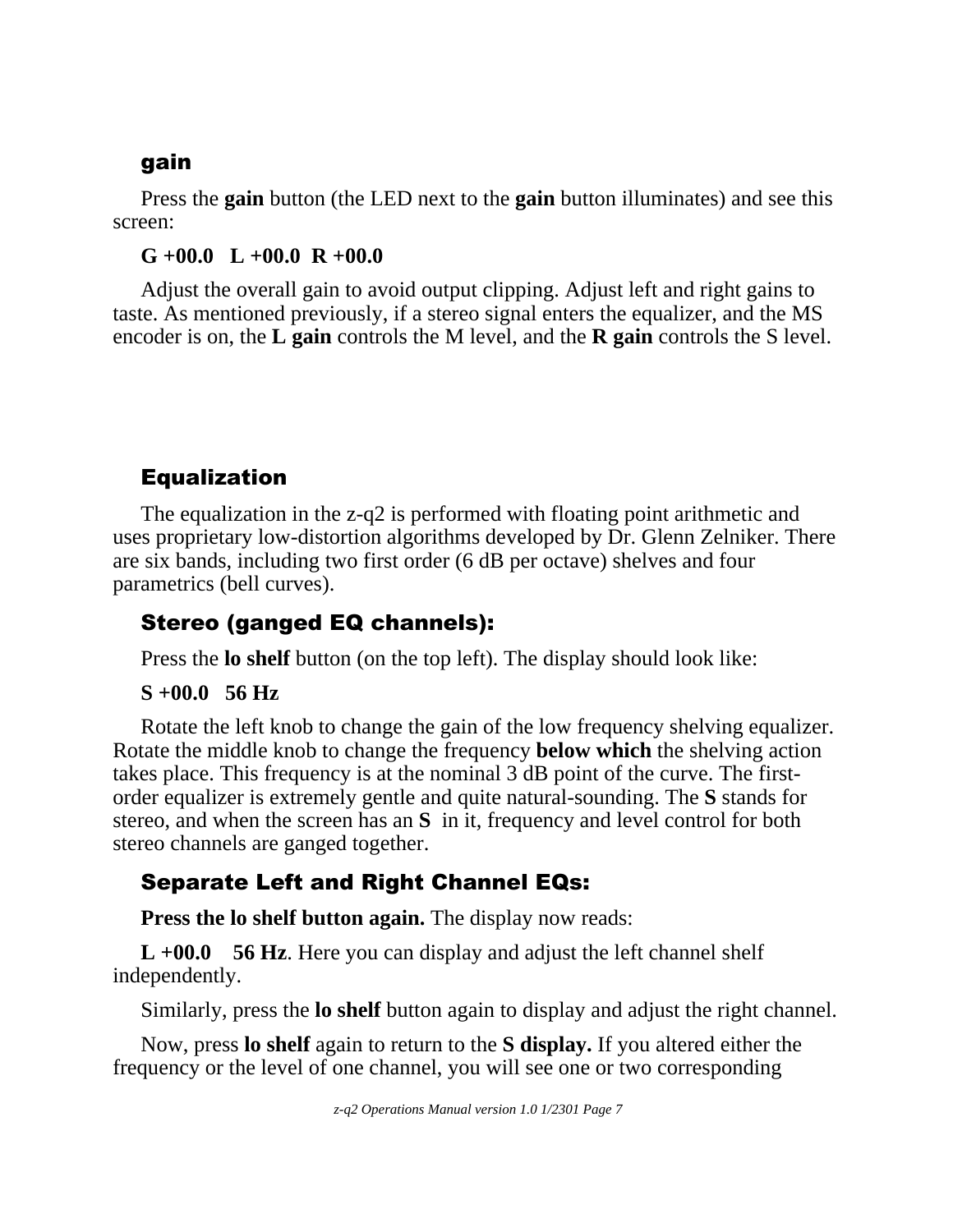asterisks in the **S(tereo)** display, for example:

#### **S +00.1\* 56 Hz\***

An asterisk indicates that **there is a different setting between the left and right channels**. This way you can instantly inspect if the left and right channels are identical. Just look for the asterisk to see if either frequency or level are different between channels. In the **S display,** you can set both channels to the same frequency (overriding any individual settings), without altering their level differences, as long as the asterisk remains next to the level in the S display. The equalizer buttons return to the display mode last used (Stereo, left or right), and the current channel display is also saved in the presets. For example, if you've been concentrating on the left channel of band #2, that is the way it will first display when you press that band, if it has been saved that way in a particular preset.

## The other bands:

**High Shelf:** The top right button is the high shelf, and performs exactly as above for stereo (ganged), or individual left or right equalization. The frequency knob controls the frequency **above** which action occurs.

**Parametrics:** Press any of the remaining four buttons, to see:

### $S = 0.2$  70 Hz  $Q = 0.5$

As always, the label is above its corresponding knob, and as above, pressing the button sequentially will allow you to control the Left or right channel separately. There may be up to three asterisks in the **S**(tereo) display to indicate if the level, frequency, or Q differs between left and right channels. Gang both channels instantly by moving any control knob until the asterisk is eliminated.

Q is the inverse of bandwidth. It is the product of center frequency divided by the 3 dB down bandwidth. Thus, a Q of 0.5 produces an extremely wide curve and will be rarely used. A Q of 0.6 or 0.7 corresponds with the bandwidth of a typical midrange EQ in an analog equalizer.

# **Specifications**

- Input/Output: AES/EBU (transformer-isolated, 110-ohm terminated)
- Input/Output precision: up to 24 bits
- Gain control: from -95 dB to +12 dB
- Gain resolution: 0.1 dB increments between 0 and 3 dB (gain or loss), 0.2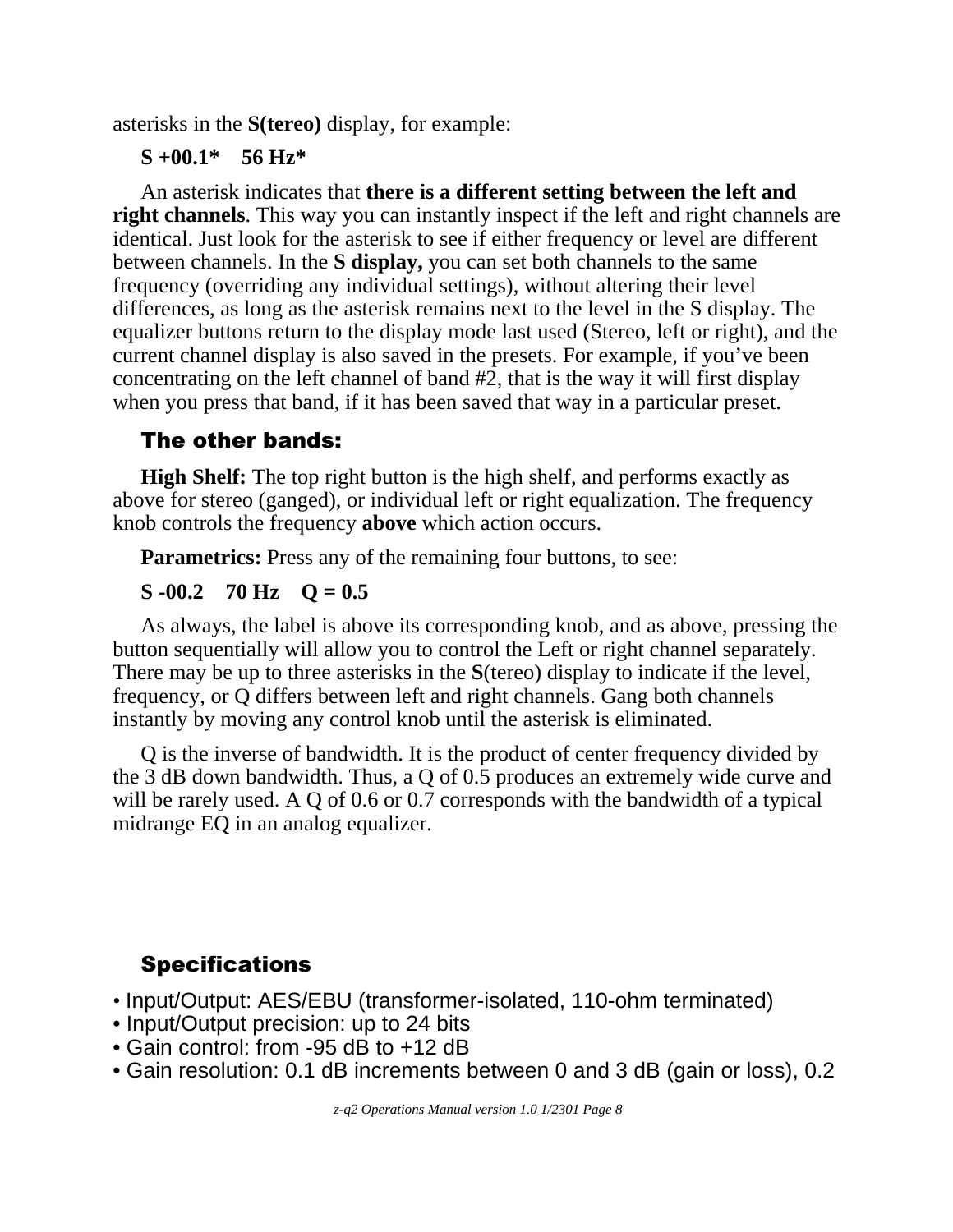dB increments from 3 dB to 12 dB (gain or loss), 1 dB increments from -12 dB to -20 dB, 2 dB increments from -20 to -50 dB, 3 dB increments from - 50 to -62 dB, 4 dB increments from -62 to -70, 5 dB increments from -70 to -95 dB.

- Filter types: 4 parametric, 2 shelving
- Center frequency resolution: 1/6th octave ISO from 28 Hz to 20 kHz

• Filter gain/cut: from -95 dB to + 12.0 dB with the same increments as the gain control.

• Filter bandwidths: Q=0.4, 0.5, 0.6, 0.7, 0.8, 0.9, 1.0, 1.1, 1.2, 1.3, 1.4, 1.5,

- 1.6, 1.7, 1.8, 1.9, 2.0, 2.5, 3.0, 4.0, 5.0, 6.0, 7.0, 8.0
- Shelf filter slopes: 6 dB/octave (first order)
- Channel separation: Effectively infinite

• Dither types: 24 bit, 20 bit, and 16 bit proprietary floating-point techniques, and 16 bit POW-R Dither (two types)

- Digital filter architecture: proprietary minimum roundoff-noise structure
- Dynamic range: better than 144 dB
- Ergonomic Stereo-linked and dual-mono operation
- Number of user-alterable presets: 99. Factory Preset: One (preset #00)
- THD+N: better than -135 dB
- Processor type: TMS320C31 32-bit floating point DSP
- Processor performance: 60 MFlops
- Digital audio demodulator/modulator: Crystal Semiconductor
- Sample rates supported: 32 kHz, 44.1 kHz, 48 kHz, 88.2 kHz, 96 kHz

• Auxiliary-bit status handling: unit is transparent to channel status, validity, and auxiliary bits

• Power supply: 110/220 VAC, 50/60 Hz. User selectable internal switch between 110 or 220 volts

# Z-Systems One-Year Warranty

All Z-Systems products come with an automatic one-year full warranty. We warrant to the original purchaser that the product purchased will be free of defects for a period of one year from the date of purchase. Z-Systems will, without charge, replace or repair, at its option, defective products or component parts upon delivery to the manufacturer. This warranty does not apply in the event of misuse or abuse as a result of unauthorized alterations or repairs. For warranty service work, simply contact the manufacturer to arrange for return and repair. Z-Systems will not be liable for any consequential damages, including, without limitation, damages resulting from loss of use.